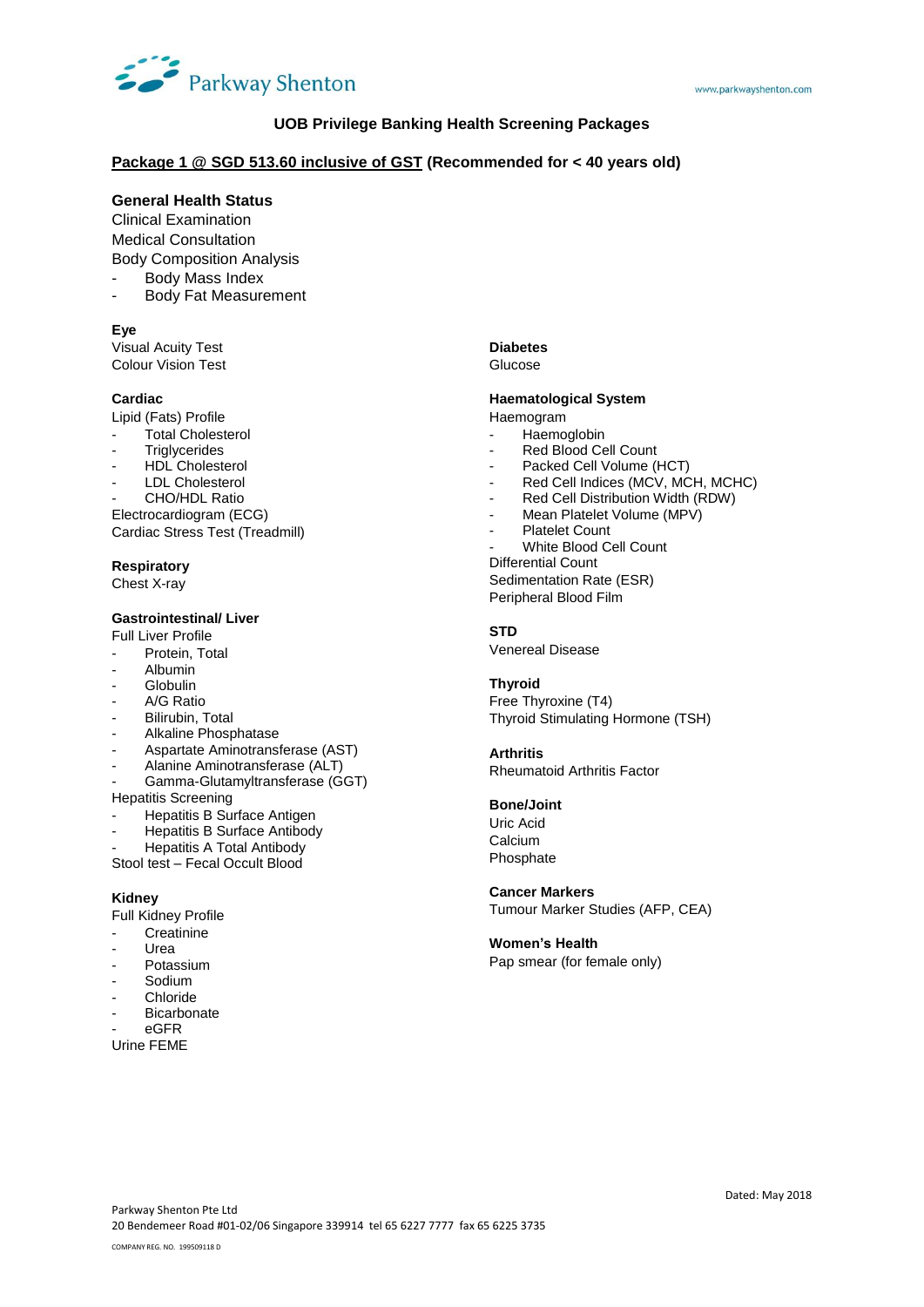

# **Package 2 for Male @ SGD 1,378.16 inclusive of GST (Recommended for ≥ 40 years old)**

# **General Health Status**

Clinical Examination Medical Consultation Body Composition Analysis

Body Mass Index

- Body Fat Measurement

## **Eye**

Visual Acuity Test Colour Visit Test Retina Photography **Tonometry** 

## **Cardiac**

Lipid (Fats) Profile

- Total Cholesterol
- **Triglycerides**
- HDL Cholesterol
- LDL Cholesterol
- CHO/HDL Ratio

Electrocardiogram (ECG) Cardiac Stress Test (Treadmill)

## **Respiratory**

Chest X-ray **Spirometry** 

## **Gastrointestinal/ Liver**

Full Liver Profile

- Protein, Total
- Albumin
- Globulin
- A/G Ratio
- Bilirubin, Total
- Alkaline Phosphatase
- Aspartate Aminotransferase (AST)
- Alanine Aminotransferase (ALT)
- Gamma-Glutamyltransferase (GGT) Hepatitis Screening
- Hepatitis B Surface Antigen
- Hepatitis B Surface Antibody
- Hepatitis A Total Antibody
- Stool test Fecal Occult Blood Ultrasound Abdomen

#### **Kidney**

Full Kidney Profile

- **Creatinine**
- Urea
- Potassium
- Sodium
- **Chloride**
- **Bicarbonate**
- eGFR
- Urine FEME

#### **Diabetes** Glucose

# **Haematological System**

Haemogram

- **Haemoglobin**
- Red Blood Cell Count
- Packed Cell Volume (HCT)
- Red Cell Indices (MCV, MCH, MCHC)
- Red Cell Distribution Width (RDW)
- Mean Platelet Volume (MPV)
- Platelet Count
- White Blood Cell Count Differential Count Sedimentation Rate (ESR)

Peripheral Blood Film

## **STD**

Syphilis TP Antibody TPPA

## **Thyroid**

Free Thyroxine (T4) Thyroid Stimulating Hormone (TSH)

#### **Arthritis**

Rheumatoid Arthritis Factor

## **Bone/Joint**

Uric Acid Calcium Phosphate Bone Densitometry

## **Cancer Markers**

Tumour Marker Studies (AFP, CEA)

## **Men's Health**

Tumour Marker Studies (PSA) Uroflowmetry with Bladder Scan Ultrasound Prostate